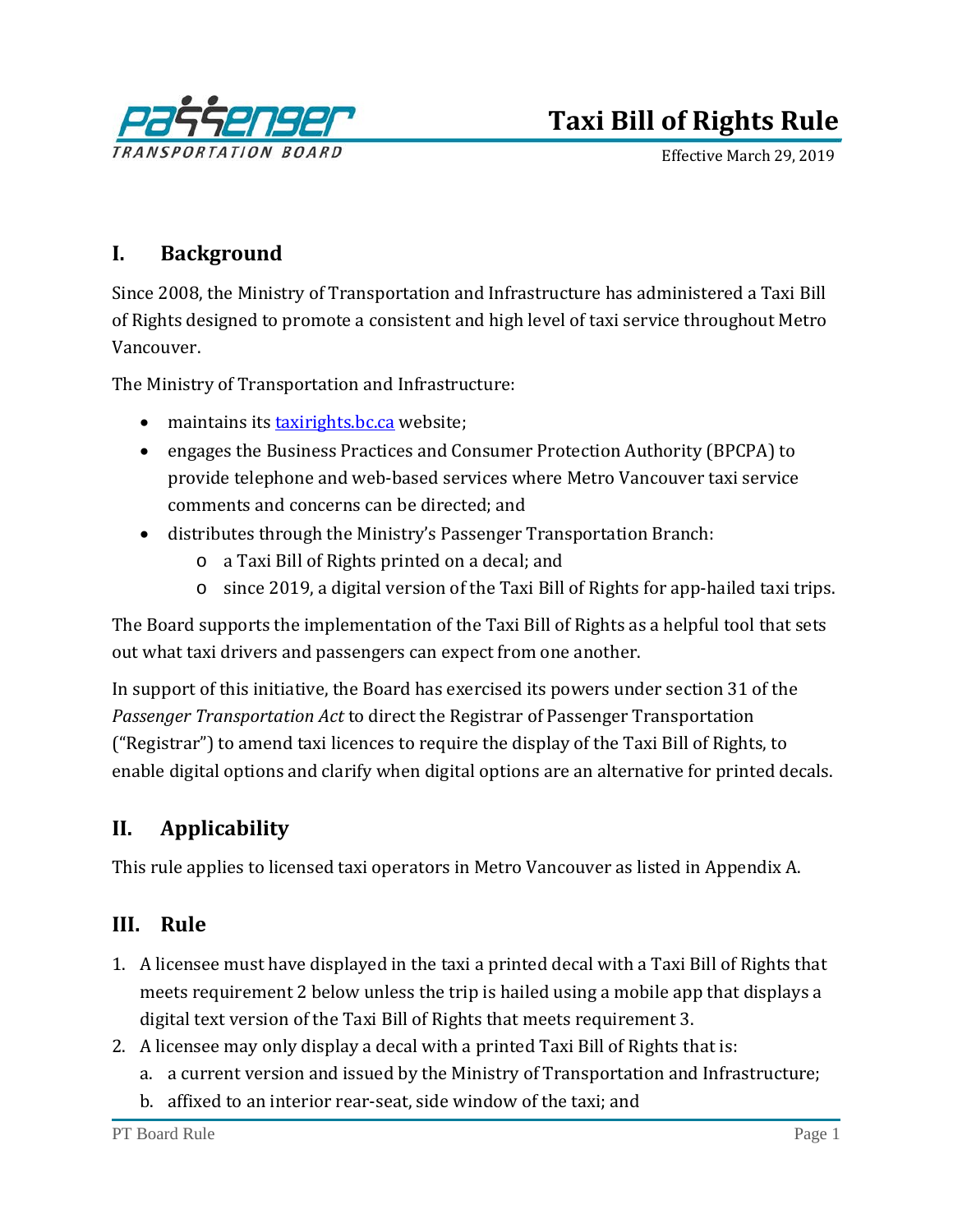- c. displayed in an upright position with the complete text intact and visible to passengers.
- 3. A licensee may only display or broadcast a Taxi Bill of Rights digitally through a mobile app that is:
	- a. a current digital file and issued by the Ministry of Transportation and Infrastructure; and
	- b. easily accessible and clear any time the app is open.

## **IV. Prior Rule**

The following Board rule is rescinded:

• "Taxi Bill of Rights Display Rule" dated January 30, 2008.

## **V. Dates**

Date of Rule: March 29, 2019

**Effective Date: March 29, 2019**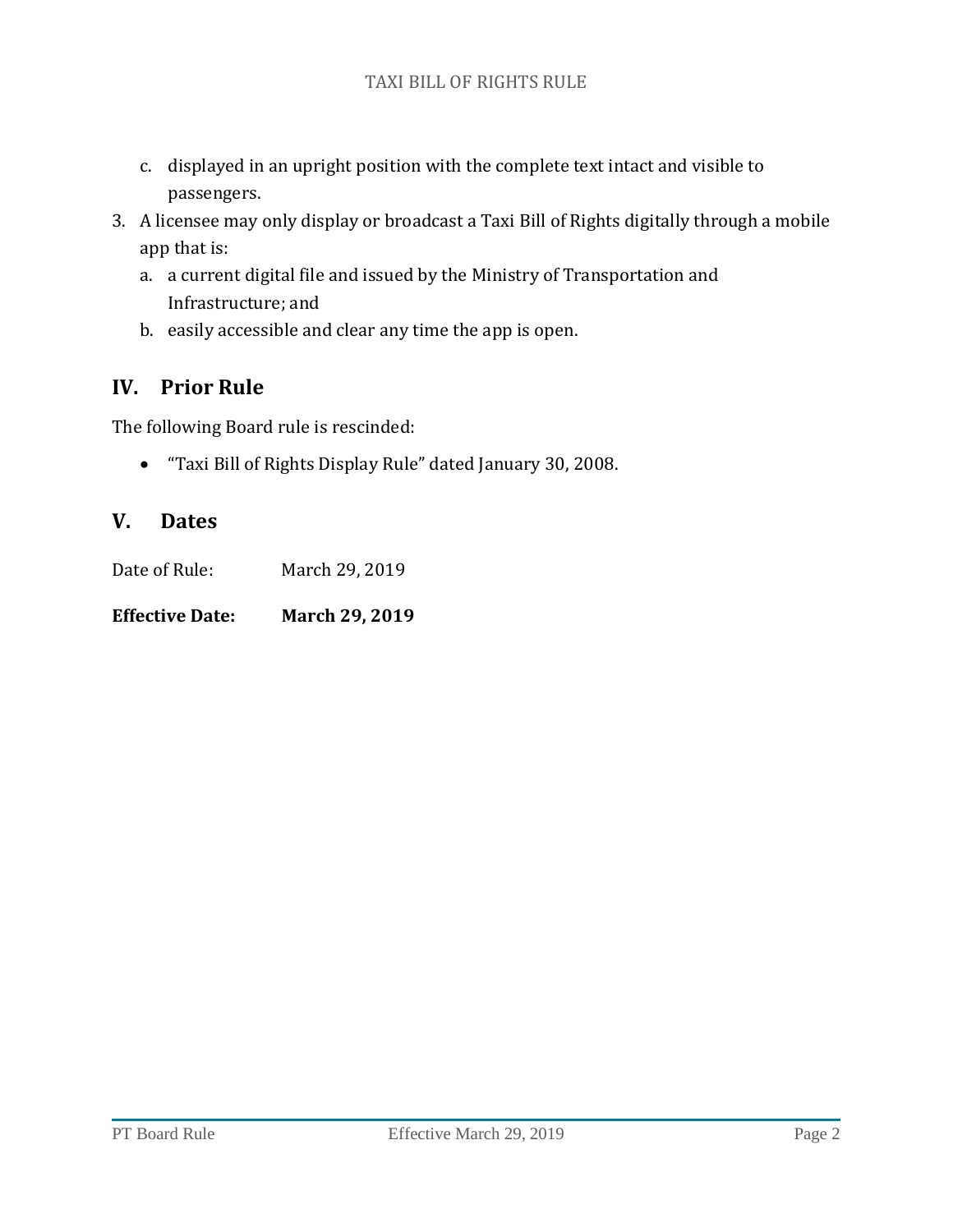# **APPENDIX A**

This Rule applies to each taxi licensee that appears in the following list, as amended from time to time:

| <b>Company Name</b>                | <b>Address</b>           |
|------------------------------------|--------------------------|
| 1044943 BC Ltd.                    | 1441 Clarke Drive        |
|                                    | Vancouver BC V5L 3K9     |
| Abbotsford Taxi Ltd.               | 207-31265 Wheel Avenue   |
|                                    | Abbotsford, BC V2T 6H1   |
| Aldergrove-Langley Taxi Ltd.       | 207-31265 Wheel Avenue   |
|                                    | Abbotsford, BC V2T 6H1   |
| Alouette Transit Systems Ltd.      | 20542 Dewdney Trunk Road |
|                                    | Maple Ridge BC V2X 3C3   |
| Bel-Air Taxi (1982) Limited        | 2121 Hartley Avenue      |
|                                    | Coquitlam, BC V3K 6Z3    |
| Black Top Cabs Ltd.                | 777 Pacific Street       |
|                                    | Vancouver, BC V6Z 2R7    |
| Bonny's Taxi Ltd.                  | 5525 Imperial Street     |
|                                    | Burnaby, BC V5J 1E8      |
| Burnaby Select Metrotown Taxi Ltd. | 4049 Ledger Avenue       |
|                                    | Burnaby, BC V5G 3T2      |
| Central Valley Taxi Ltd.           | 1643 Salton Road         |
|                                    | Abbotsford BC V2S 7P2    |
| Coquitlam Taxi (1977) Ltd.         | 2121 Hartley Avenue      |
|                                    | Coquitlam, BC V3K 6Z3    |
| Delta Sunshine Taxi (1972) Ltd.    | 203 - 12837 76 Avenue    |
|                                    | Surrey, BC V3W 2V3       |
| Garden City Cabs of Richmond Ltd.  | 148 - 2633 Viking Way    |
|                                    | Richmond BC V6V 3B6      |
| Guildford Cab (1993) Ltd.          | 101 - 8299 129 St        |
|                                    | Surrey, BC V3W 0A6       |
| Kimber Cabs Ltd.                   | 160 - 5671 Minoru Blyd   |
|                                    | Richmond, BC V6X 2B1     |
| Kuber Taxi Ltd.                    | 112 - 12827 76th Avenue  |
|                                    | Surrey, BC V3W 0K8       |
| MacLure's Cabs (1984) Ltd.         | 1510 - 3rd Avenue West   |
|                                    | Vancouver, BC V6J 1L7    |